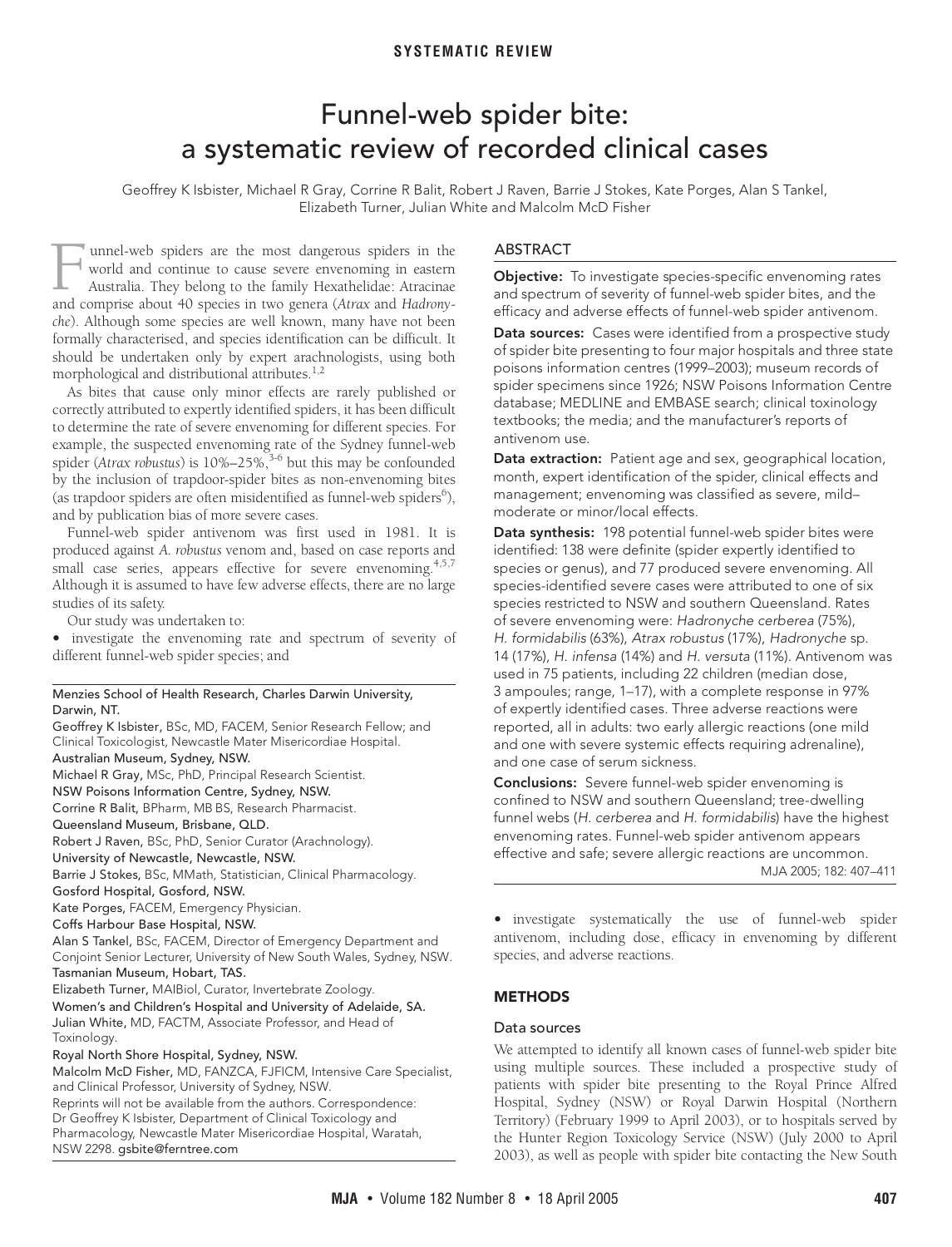# **SYSTEMATIC REVIEW**

Wales, Queensland or Western Australian Poisons Information Centres (February 1999 to April 2003).<sup>[6](#page-4-3),8</sup> All people who provided the spider for expert identification were eligible for the study.

Major museums in areas where funnel-web spiders occur were contacted to find specimens responsible for bites, comprising the Australian Museum (1926–2004), Museum Victoria (1980–2004), Queensland Museum (1968–2004), South Australian Museum (1985–2004), Tasmanian Museum (1972–2004), and the Queen Victoria Museum in Launceston (1994–2004). We also contacted arachnologists working outside museums.

We also undertook a systematic review of scientific publications. MEDLINE, OLD MEDLINE (1951–1965) and EMBASE were searched to 14 May 2004 using the terms "Atrax", "Hadronyche", "Atracinae", "Hexathelidae", "Dipluridae" and "funnel-web spider". The reference lists of resulting publications were also searched, and authors were contacted where possible.

In addition, we searched:

**•** Reports of antivenom use to the manufacturer, CSL Limited, for the period 1994–2003 (earlier reports were published previously $4,9$  $4,9$ ;

**•** The database of the NSW Poisons Information Centre for funnelweb spider bites referred to a consultant toxicologist from January 1997 (when a searchable electronic database came into operation) to June 2004 (this database codes funnel-web spider bites only if the diagnosis is clear, and thus is biased to envenoming);

**•** The database of the Hunter Area Toxicology Service, Newcastle, NSW, for the period 1987 to June 2004;

**•** Internet sites of major media organisations — the f2 Network (Fairfax Publications) and newstext.com.au (News Corporation) — for the period 1984 to June 2004;

**•** The Internet using the search engine Google and search term "funnel-web spider bite" to 17 May 2004; and

**•** Major Australian and international clinical toxinology textbooks. We also contacted clinical toxicologists appointed to the NSW and Queensland Poisons Information Centres to identify any other unreported bites, envenomings or antivenom uses and to obtain further clinical details of patients they had treated. Clinicians involved in treating patients identified from other sources were also contacted for further information. Cases identified in an ongoing prospective study of funnel-web spider envenoming conducted by the authors, any other cases known to the authors, and cases managed in their hospitals were also included.

Many cases were identified from multiple sources. Date and location of the bite and patient age and sex were compared to avoid duplicating cases.

#### Data extraction

For all reports of bites and cases where antivenom was used, the following information was extracted, if available: patient age and sex, geographical location, date, whether the spider was collected and identified by an expert arachnologist, species of spider, circumstances and anatomical site of the bite, local and systemic effects, and management (hospital attendance, length of stay and antivenom use, including efficacy and adverse effects).

### Data analysis

We determined the rate of severe envenoming for bites by expertly species-identified spiders obtained from the prospective study<sup>6</sup> or museum records, as these sources collected consecutive cases. Bites identified from published reports were excluded because of bias to publication of severe envenoming cases, as were individual reports not part of a consecutive series.

Envenoming was classified as:

**•** *severe,* if three or more features of systemic funnel-web spider envenoming were present (from at least two groups), as defined by:

- autonomic effects (diaphoresis, salivation, lacrimation, piloerection, miosis, mydriasis);
- cardiovascular effects (hypertension, hypotension, tachycardia, bradycardia);
- neurological effects (oral paraesthesia, muscle fasciculations, muscle spasm); or
- pulmonary oedema.

**•** *mild to moderate,* if there were less than three defined features of funnel-web spider envenoming; or regional neurotoxic effects only; or

**•** *minor or local effects only*. [6](#page-4-3)

Although general systemic effects such as vomiting, headache and abdominal pain are common in funnel-web spider bites, they are not sufficiently specific to be included in the definition.

Features of severe envenoming To determine the time to onset of severe envenoming and frequency of specific clinical effects, we analysed all cases in which a large black spider was seen in the act of biting, and the patient had three or more features of systemic funnel-web spider envenoming, even when the spider was not expertly identified.

#### Antivenom use

All cases in which the patient received funnel-web spider antivenom were analysed to determine antivenom safety and efficacy. These included cases which were unlikely to be funnel-web spider bites.

#### Statistical analysis

All analyses were performed using StatsDirect<sup>10</sup> and StatXact<sup>11</sup> computer software. Envenoming rates were compared between species using the Fisher–Freeman–Halton exact test. For descriptive statistics, median and interquartile range (IQR) were used for nonnormally distributed data.

### **RESULTS**

We identified 198 cases which were either potential funnel-web spider bites or cases where funnel-web spider antivenom was used:

**•** 138 cases where the spider was expertly identified, 130 to species level (eight specimens were too immature for species identification); these included 29 cases where antivenom was given;

**•** 46 cases where antivenom was given on the clinical suspicion of funnel-web spider envenoming, with or without an observed bite by a black spider; these included nine cases which were definitely or probably not funnel-web spider bites (three definite bites by another species [*Namea brisbanensis*, *Missulena bradleyi*, *Misgolas* sp.], one suspected redback spider bite, one bite by another unidentified spider, and four with no history of a bite and unusual clinical features); and

**•** 14 cases which had the classical features of severe funnel-web spider envenoming but occurred before 1981 (when antivenom became available), and no spider was identified.

The primary sources of the 198 bite reports were:

**•** 16 from the previously published prospective study;[6](#page-4-3)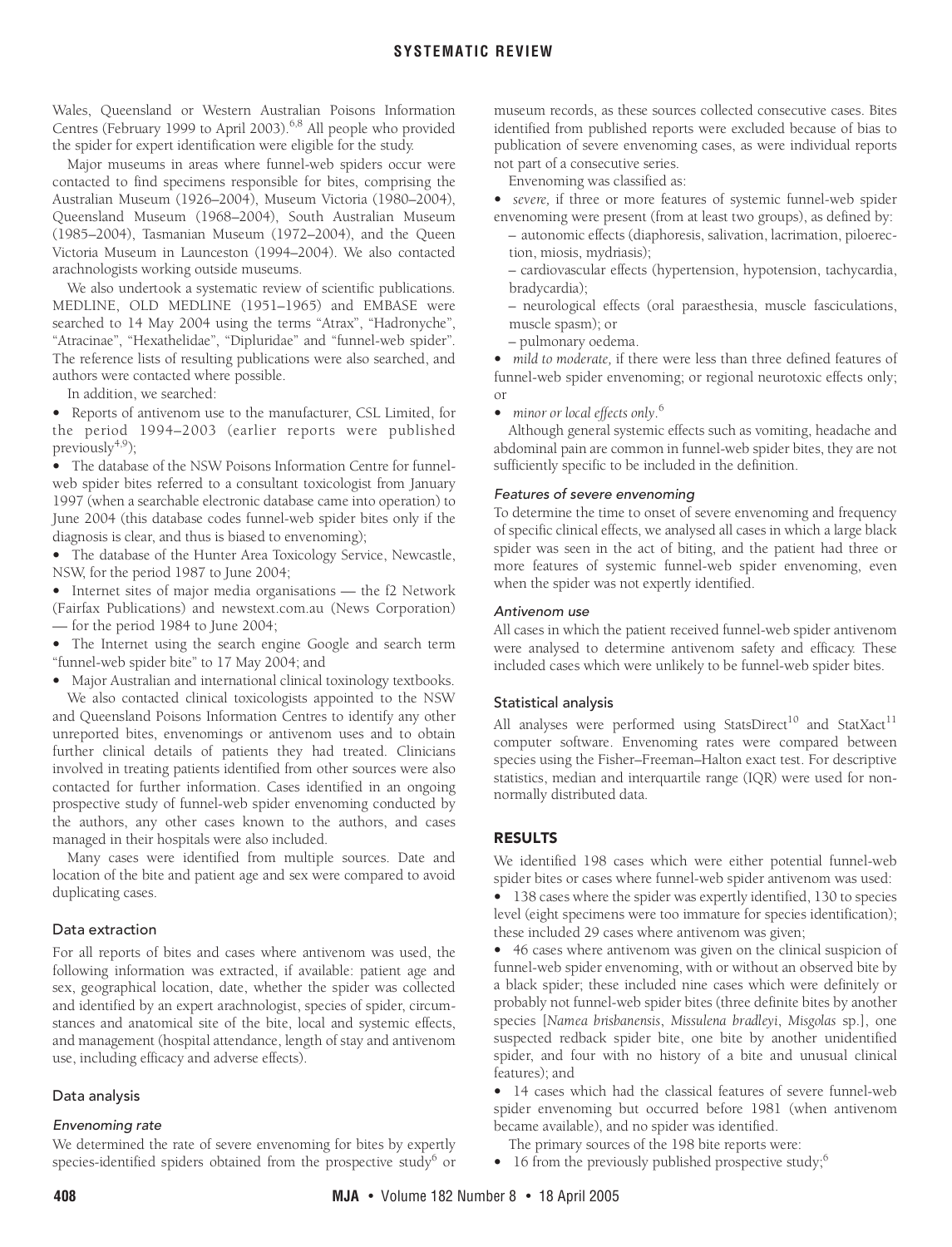<span id="page-2-0"></span>

| 1 Severity of envenoming in 138 expertly identified funnel-web spider bites reported in different sources |                       |                 |                                                |                |                                |          |                |                 |                          |                |                |                                |                |       |
|-----------------------------------------------------------------------------------------------------------|-----------------------|-----------------|------------------------------------------------|----------------|--------------------------------|----------|----------------|-----------------|--------------------------|----------------|----------------|--------------------------------|----------------|-------|
|                                                                                                           | Common                | Museum records  |                                                |                | Prospective study <sup>6</sup> |          |                | Other*          |                          |                | All bites      |                                |                |       |
| Species <sup>†</sup>                                                                                      | funnel-web<br>name    | Minor/<br>local | Mild/<br>moderate Severe local moderate Severe |                | Minor/                         | Mild/    |                | Minor/<br>local | Mild/<br>moderate Severe |                | Minor/         | Mild/<br>local moderate Severe |                | Total |
| Atrax robustus                                                                                            | Sydney                | 16              | $\Omega$                                       | 3              | 3                              | $\Omega$ |                |                 |                          | 18             | 20             |                                | 22             | 43    |
| Hadronyche infensa Toowoomba                                                                              |                       | 5               | 5                                              | 2              |                                |          | $\Omega$       | $\mathbf{0}$    | $\mathbf{0}$             | 1              | 6              | 6                              | 3              | 15    |
| H. versuta                                                                                                | <b>Blue Mountains</b> | 8               | $\Omega$                                       | 1              | $\mathbf{0}$                   | $\Omega$ | $\Omega$       |                 | $\Omega$                 | $\overline{1}$ | 9              | $\Omega$                       | $\overline{2}$ | 11    |
| H. formidabilis                                                                                           | Northern tree         | $\overline{2}$  |                                                | 5              | $\mathbf{0}$                   | $\Omega$ | $\Omega$       | $\Omega$        | $\mathbf{0}$             | $\overline{2}$ | $\overline{2}$ |                                |                | 10    |
| H. venenata                                                                                               | Tasmanian             | 8               | 0                                              | $\mathbf 0$    | 0                              |          | $\mathbf{0}$   | 0               | $\mathbf{0}$             | $\mathbf{0}$   | 8              |                                | $\Omega$       | 9     |
| H. cerberea                                                                                               | Southern tree         |                 | $\Omega$                                       | $\overline{2}$ | $\mathbf{0}$                   | $\Omega$ |                | $\Omega$        | $\mathbf{0}$             | $\overline{4}$ |                | $\Omega$                       |                | 8     |
| Hadronyche sp. $14‡$                                                                                      | Port Macquarie        |                 | $\overline{0}$                                 | 1              | 3                              |          | $\Omega$       | $\Omega$        |                          |                | 4              | $\overline{2}$                 | 2              | 8     |
| Hadronyche sp. 7                                                                                          | Bermaqui              | 3               | $\overline{2}$                                 | $\overline{0}$ |                                | $\Omega$ | $\Omega$       | $\Omega$        | $\mathbf{0}$             | $\overline{0}$ | 4              | $\overline{2}$                 | $\Omega$       | 6     |
| Hadronyche sp. 20                                                                                         | Illawarra             |                 | $\Omega$                                       | $\overline{0}$ | $\mathbf{0}$                   | $\Omega$ | $\Omega$       | 4               | $\mathbf{0}$             | $\overline{0}$ | 5              | $\Omega$                       | $\cap$         |       |
| Hadronyche sp. 11                                                                                         | Hunter Region         | $\overline{2}$  | $\Omega$                                       | $\overline{0}$ | $\mathbf{0}$                   |          | $\Omega$       | $\Omega$        | $\Omega$                 | $\Omega$       | $\overline{2}$ |                                | $\Omega$       | 3     |
| Other species <sup>§</sup>                                                                                |                       |                 | 3                                              | $\overline{0}$ | $\mathbf{0}$                   | $\Omega$ | $\Omega$       | $\overline{2}$  | $\overline{0}$           | $\Omega$       | 9              | 3                              | $\Omega$       | 12    |
| Immature <sup>11</sup>                                                                                    |                       | 6               | 0                                              | $\overline{0}$ | $\overline{2}$                 | $\Omega$ | $\Omega$       | $\Omega$        | $\mathbf{0}$             | $\mathbf{0}$   | 8              | $\Omega$                       | $\Omega$       | 8     |
| Total                                                                                                     |                       | 62              | 13                                             | 14             | 10                             | 4        | $\overline{2}$ | 4               | 2                        | 27             | 76             | 19                             | 43             | 138   |

\* Other sources comprised scientific publications (27), NSW Poisons Information Centre database (2), referrals to author M M F (2), newspaper reports (1), and ongoing prospective study of snake and spider envenoming (1). † All belong to the genera Atrax or Hadronyche.

‡ Hadronyche species 14 and 15 were combined because of their taxonomic similarities.

§ Other species were Atrax sp. 1 (Bega funnel-web: one case with local effects, one mild-moderate effects), Atrax sp. 2 (Batlow funnel-web: one local, one mildmoderate effects), H. modesta (two local effects), Hadronyche sp. 9 (Gippsland funnel web; one mild–moderate effects), H. adelaidensis, H. valida, Hadronyche sp. 2 (Alpine funnel web), Hadronyche sp. 3 (South-west slopes funnel web), Hadronyche sp. 4 (Monaro funnel web) (each with one case with local effects). ¶ Although definitely identified as members of the Hexathelidae: Atracinae, eight spiders were too immature to be identified to species level.

**•** 89 from records of specimens at the Australian Museum (64), Queensland Museum (16), Tasmanian Museum (8) and Museum Victoria (1);

**•** 43 from the MEDLINE and EMBASE searches (13 case reports and series<sup>[3](#page-4-2)[,4](#page-4-4)[,6-](#page-4-3)[8](#page-4-8),[12-](#page-4-12)[19](#page-4-13)</sup> in 185 publications) and from reference lists and textbooks (a further  $12$  reports<sup>5,[20](#page-4-14)-29</sup>).

**•** 50 from other sources: CSL antivenom reports (14), NSW Poisons Information Centre (9); the media (6); Hunter Area Toxicology Service (5); ongoing national prospective study of snake and spider envenoming (3) and other reports from authors (13).

# Species-specific rates of envenoming

The species responsible and severity of envenoming for the 138 expertly identified funnel-web spider bites are shown in [Box 1](#page-2-0). There were 43 cases of severe envenoming, attributed to six species — the southern tree (*Hadronyche cerberea*), northern tree (*H. formidabilis*), Sydney (*Atrax robustus*), Port Macquarie (*Hadronyche* sp. 14), Toowoomba or Darling Downs (*H. infensa*), and Blue Mountains (*H. versuta*) funnel-web spiders. Rates of severe envenoming by these species are shown in [Box 2.](#page-3-0) Rates varied significantly (*P* = 0.02; Fisher–Freeman–Halton exact), from 11% for the Blue Mountains funnel-web spider to 75% for the southern tree funnelweb spider.

Female spiders were responsible for 17 of the 138 expertly identified bites: *A. robustus* (7), *H. infensa* (5), *H. versuta* (2), *H. modesta* (1), *Hadronyche* sp. 14 (1) and unknown *Hadronyche* sp. (immature speciment) (1). Effects were local in 14 cases, and mild envenoming in three (all *H. infensa*).

Bites in which the spider was expertly identified as a funnel-web spider occurred in all eastern states and territories: NSW (108), Australian Capital Territory (1), Queensland (16), Victoria (3),

Tasmania (9), and South Australia (1). However, cases of severe envenoming were confined to NSW and southern Queensland.

# Features of severe envenoming

A total of 77 cases were classified as severe funnel-web spider envenoming: 43 expertly identified cases, and another 34 in which a large black spider was seen biting but was not expertly identified, and the patient had three or more features of severe funnel-web envenoming. Thirty-two of these 77 cases (42%) were in children. The median number of cases of severe envenoming for 1981–2004 was 2 per year (IQR, 1–3; range, 0–7). Most cases occurred between November and March.

The 77 cases comprised:

**•** 13 deaths (all before the introduction of antivenom in 1981), seven in children;

**•** 16 non-fatal bites before antivenom introduction (10 with species identification and 6 with non-expert identification of a Sydney funnel-web spider); and

**•** 48 cases treated with antivenom.

Detailed information on clinical effects was available for 59 cases ([Box 3\)](#page-3-1). Time to onset of symptoms was known for 42 cases of severe envenoming and ranged from 8 to 175 minutes (median, 28 min; IQR, 15–45 min). Two patients had onset after 2 hours; both had a pressure immobilisation bandage applied, and in one of these, symptoms occurred on release of the bandage.<sup>14</sup> The use of pressure immobilisation bandages was recorded in 44% of cases since it was first recommended in 1980.<sup>30</sup>

### Antivenom safety and efficacy

Antivenom was given to 75 patients, including 29 with expertly identified funnel-web spider bites, and nine who definitely or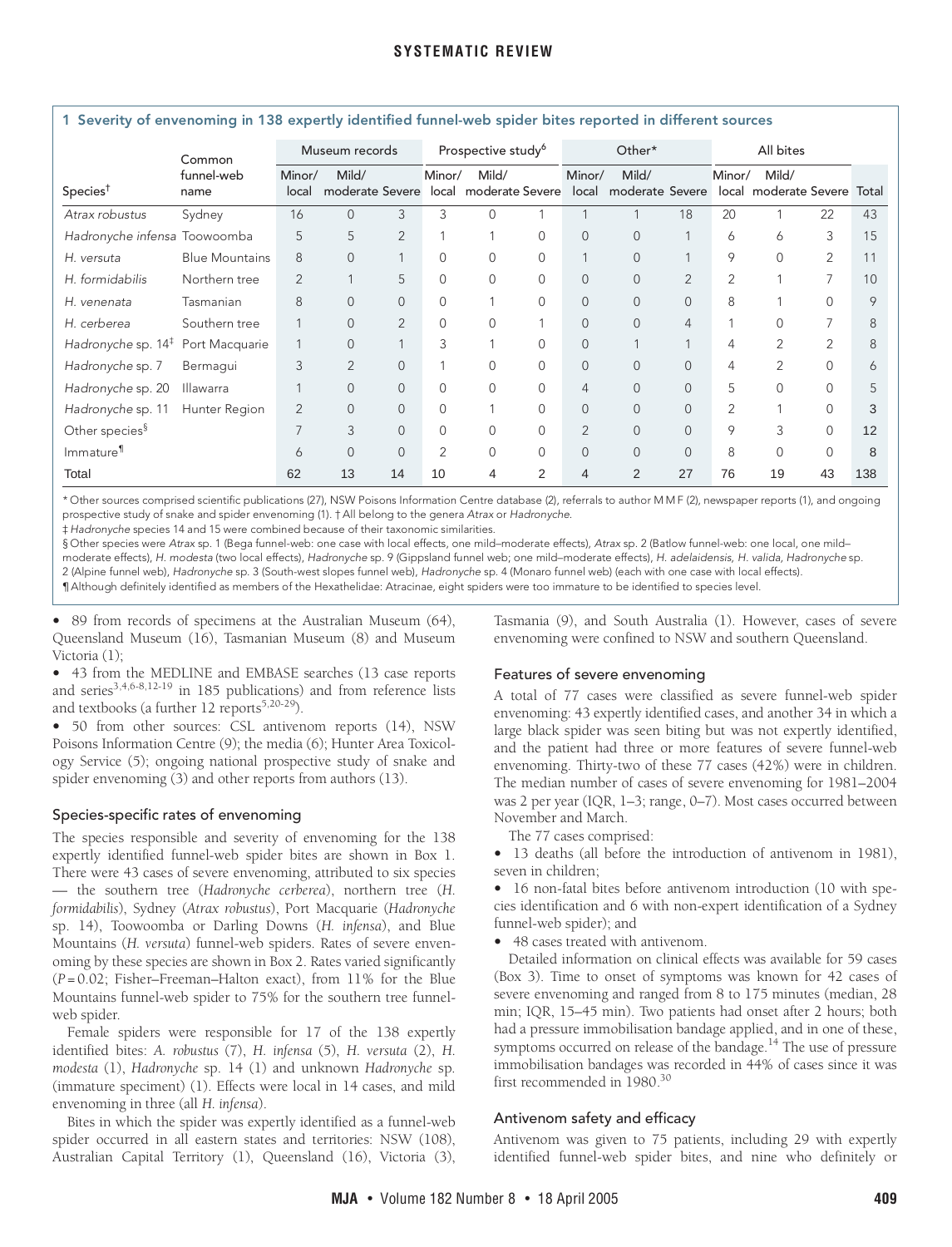# <span id="page-3-0"></span>**2 Rate of severe envenoming for the six most medically important species of funnel-web spider**

|                   |                          | No. of bites* |    | Severe                      |  |  |
|-------------------|--------------------------|---------------|----|-----------------------------|--|--|
| <b>Species</b>    | Common name Severe Total |               |    | envenoming<br>rate (95% CI) |  |  |
| H. cerberea       | Southern tree            | 3             | 4  | 75% (19%-99%)               |  |  |
| H formidabilis    | Northern tree            | 5             | 8  | 63% (24%-91%)               |  |  |
| Atrax robustus    | Sydney                   | 4             | 23 | 17% (5%-39%)                |  |  |
| Hadronyche sp. 14 | Port Macquarie           | 1             | 6  | 17% (0-64%)                 |  |  |
| H. infensa        | Toowoomba                | 2             | 14 | 14% (2%-43%)                |  |  |
| H. versuta        | <b>Blue Mountains</b>    | 1             | 9  | 11% (0-48%)                 |  |  |

\* Expertly identified bites identified from the prospective study or museum records; other sources were excluded because of the potential for bias to severe cases.

probably had not been bitten by a funnel web spider. Patients included 6 infants, 22 children aged 2–15 years, two pregnant women and two women who were breastfeeding. The median dose of antivenom was three ampoules (IQR, 2–5; range, 1–17).

Adverse effects were seen in three of the 75 patients, all adults:

**•** a severe systemic reaction with hypotension which occurred 1 hour after administration of four ampoules of antivenom and responded to subcutaneous adrenaline; the patient was given two more ampoules of antivenom for ongoing envenoming without further adverse effects;

**•** itchiness and throat tightness occurring within hours of administration of three ampoules of antivenom which responded to promethazine and salbutamol; and

**•** serum sickness presenting 7 days after administration of five ampoules of antivenom[.20](#page-4-14)

There were no adverse effects in infants, children or pregnant women administered antivenom. The rate of severe allergic reactions was therefore 1 in 75 (1.3%; 95% CI, 0–7%).

Among the nine patients who had no evidence of a funnel-web spider bite but received antivenom, one died. This patient's condition initially appeared to respond to antivenom, but had no history of spider bite, and no spider was found.

A complete response to the antivenom was reported in 28 of 29 patients (97%) with expertly identified funnel-web spider bites and information on antivenom response. Complete responses to antivenom were seen in patients bitten by the six funnel-web species that caused severe envenoming and by one patient bitten by Hadronyche sp. 7, which caused moderate envenoming.<sup>[4](#page-4-4)</sup>

The median hospital stay among patients who survived severe envenoming was 1.8 days for those treated with antivenom (95% CI, 1.3–3.7 days) versus 3.5 days for those who were not treated with antivenom (95% CI, 2.6–9.4 days; *P* =0.02 by Mann–Whitney test).

# **DISCUSSION**

This study has better defined the range of the most dangerous funnel-web spider species and their envenoming rates. We found that species which caused severe envenoming were restricted to NSW and southern Queensland. The study also identified 75 patients who received funnel-web spider antivenom, with a rate of severe adverse effects less than 2%, and complete responses in more than 90% of those with expertly identified funnel-web spider bites, including patients bitten by the six most dangerous species.

We found apparent differences in envenoming rates between species: the Sydney funnel web spider had a rate of severe envenoming of 17%, while the southern and northern tree funnel web spiders had much higher rates (over half of cases). These findings are not consistent with results of *in vitro* venom studies, which suggested similar toxicity for venom of 10 *Atrax* and *Hadronyche* species, including some not found to cause envenoming in our study.<sup>31</sup> The latter may be due to the limited number of bites by these spiders. Alternatively, the difference in envenoming rates may be due to differences in spider size, fang length, behaviour and ability to inject venom, rather than in venom toxicity. Determination of the envenoming rate is limited by the small number of cases and differences in the data sources. Ideally, a large prospective multicentre study would provide more accurate rates.

Severe envenoming was not reported for female funnel-web spiders, consistent with previous findings that most female funnelweb spiders have less potent venom than male spiders. However, there were no reported bites by female tree funnel-web spiders, which have been shown in vitro to be highly venomous.<sup>[31](#page-4-7)</sup> Antivenom was effective in people bitten by all six dangerous species, consistent with results of *in vitro* antivenom studies.<sup>31</sup>

The onset of severe envenoming is rapid, with deaths reported within an hour.<sup>29</sup> In our study, the median time to onset of envenoming was 28 minutes, with only two cases having onset after 2 hours, both with a pressure immobilisation bandage or tourniquet applied. This suggests that patients are highly unlikely to develop

# <span id="page-3-1"></span>**3 Frequency of clinical effects (95% CI) in severe cases of funnel-web spider envenoming where comprehensive information was available**

| Adults<br>$(n = 36)$ | Children<br>$(n = 23)$ | Total<br>$(n = 59)$ |  |
|----------------------|------------------------|---------------------|--|
|                      |                        |                     |  |
| 83% (67%-94%)        | 70% (47%-87%)          | 78%                 |  |
| 44% (28%-62)         | 43% (23%-66%)          | 44%                 |  |
| 25% (12%-42)         | 39% (20%-61%)          | 31%                 |  |
| 17% (6%-33%)         | 4% (0-22%)             | 12%                 |  |
| 36% (21%-54%)        | 26% (10%-48%)          | 32%                 |  |
|                      |                        |                     |  |
| 44% (28%-62%)        | 52% (31%-73%)          | 47%                 |  |
| 33% (19%-51%)        | 52% (31%-73%)          | 41%                 |  |
| 14% (5%-29%)         | 4% (0-22%)             | 10%                 |  |
| 8% (2%-23%)          | 13% (3%-34%)           | 10%                 |  |
|                      |                        |                     |  |
| 81% (64%-92%)        | 65% (43%-84%)          | 75%                 |  |
| 14% (5%-29%)         | 4% (0-22%)             | 10%                 |  |
| 53% (36%-70%)        | 70% (47%-87%)          | 59%                 |  |
| 11% (3%-26%)         | 9% (1%-28%)            | 10%                 |  |
|                      |                        |                     |  |
| 44% (28%-62%)        | 13% (3%-34%)           | 32%                 |  |
| 67% (49%-81%)        | 35% (16%-57%)          | 54%                 |  |
| 19% (8%-36%)         | 13% (3%-34%)           | 17%                 |  |
| 0% (0-10%)           | 22% (7%-44%)           | 8%                  |  |
| 44% (28%–62%)        | 70% (47%-87%)          | 54%                 |  |
|                      |                        |                     |  |